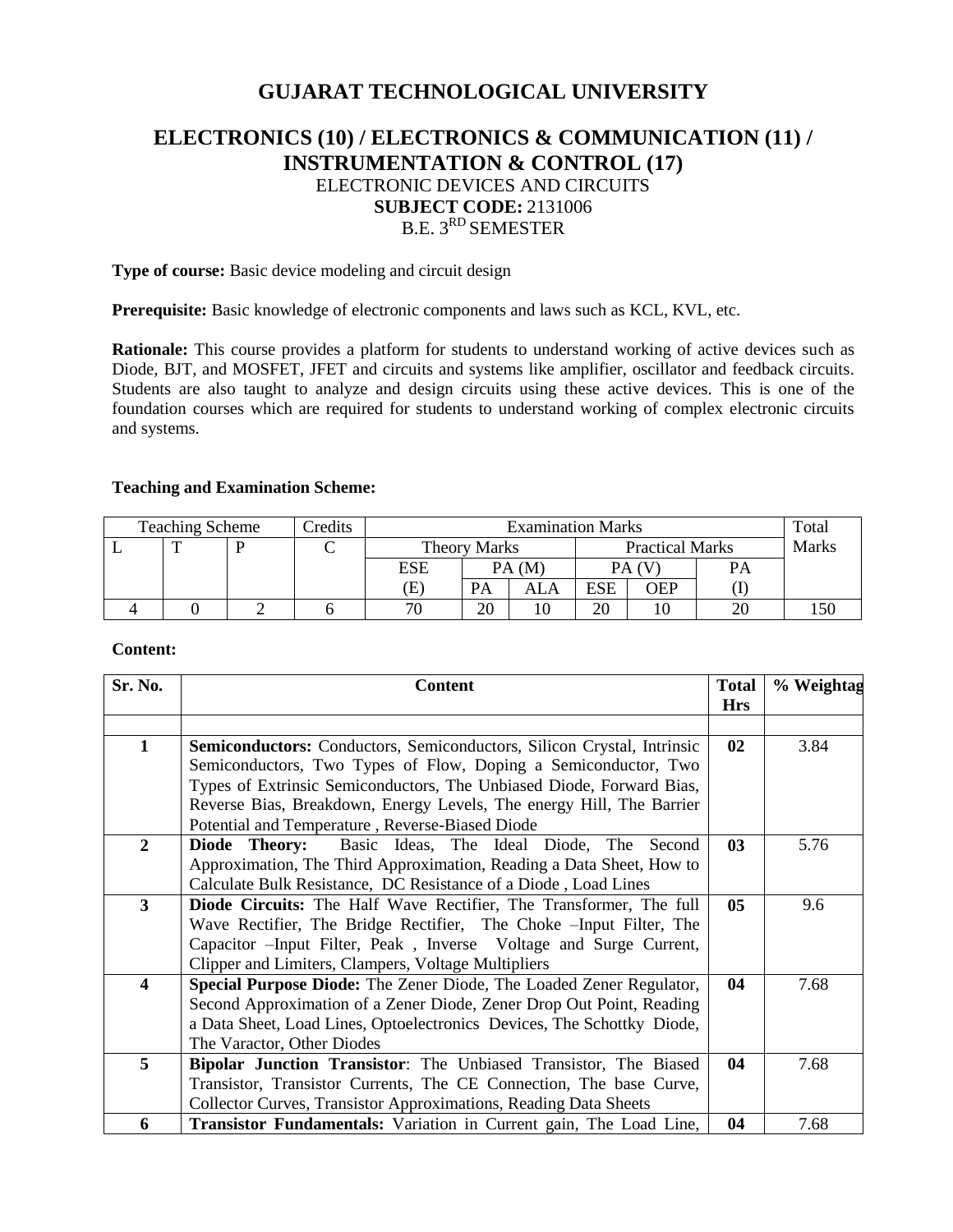|                | The Operating Point, Recognizing saturation, The Transistor Switch,<br>Emitter Bias, LED Drivers, The effect of small Changes, More   |                |      |
|----------------|---------------------------------------------------------------------------------------------------------------------------------------|----------------|------|
|                | <b>Optoelectronics Devices</b>                                                                                                        |                |      |
| $\overline{7}$ | Transistor Biasing: Voltage Divide Bias, Accurate Voltage Divide Bias                                                                 | 0 <sub>5</sub> | 9.6  |
|                | (VDB) Analysis, VDB Load line and Q-Point, Two Supply Emitter Bias,                                                                   |                |      |
|                | Other Types of Bias, PNP Transistors.                                                                                                 |                |      |
| 8              | AC Models: Base-Biased Amplifier, Emitter-Biased Amplifier, Small-                                                                    | 04             | 7.68 |
|                | Signal operation, AC Beta, AC Resistance of the Emitter Diode, Two                                                                    |                |      |
|                | Transistor models, Analyzing an Amplifier, AC Quantities on the data                                                                  |                |      |
|                | sheet                                                                                                                                 |                |      |
| 9              | Voltage amplifier: Voltage gain, The loading effect of input impedance,                                                               | 0 <sub>5</sub> | 9.6  |
|                | multistage amplifiers, swamped amplifier, two-stage feedback,                                                                         |                |      |
|                | Frequency Effects: Frequency Response of an Amplifier, Decibel Power                                                                  |                |      |
|                | gain, Decibel voltage gain, Impedance matching, The Miller Effect                                                                     |                |      |
| 11             | CC and CB Amplifier: CC Amplifier, Output Impedance, Cascading CE                                                                     | 04             | 7.68 |
|                | and CC, Darlington Connections, Voltage Regulation, The Common Base                                                                   |                |      |
|                | Amplifier                                                                                                                             |                |      |
| 12             | Power Amplifiers: Amplifier Terms, Two Load Lines, Class-A<br>Operation, Class-B Operation, Class-B Push Pull Emitter Follower,       | 04             | 7.68 |
|                |                                                                                                                                       |                |      |
|                | Biasing Class B/AB Amplifiers, Class B/AB Driver, Class-C Operation<br>JFETs AND MOSFETs: Basic Ideas, Drain Curves, Transconductance | 04             | 7.68 |
|                | Curves, Biasing in Ohmic Region, Biasing in Active Region,                                                                            |                |      |
|                | Transconductance, JFET Amplifiers, JFET Analog Switch, Other JFET                                                                     |                |      |
|                | Applications, The Depletion Mode MOSFET, D- MOSFET Curves,                                                                            |                |      |
|                | Depletion Mode MOSFET Amplifier, The Enhancement Mode MOSFET                                                                          |                |      |
| 13             | <b>Feedback Amplifier:</b>                                                                                                            | 04             | 7.68 |
|                | Introduction, The Basic concepts of Feedback, Effect Of Negative                                                                      |                |      |
|                | Feedback, Types Of Negative Feedback Connections, Method Of                                                                           |                |      |
|                | Identifying Feedback Topology and Feedback Factor, Stability Of                                                                       |                |      |
|                | Feedback Amplifier.                                                                                                                   |                |      |
| <b>Total</b>   |                                                                                                                                       | 52             |      |
|                |                                                                                                                                       |                |      |

## **Reference Books:**

- 1. Electronics Principles by Albert Malvino [seventh Edition]
- 2. Electronics Device and circuits by S Salivahanan and N Suresh Kumar, McGraw Hill Publication [Second Edition or Higher Edition].
- 3. Electronics Device and circuits by Jacob Milman and Christos C. Halkias, Tata Macgraw Hill Publication [Second Edition].
- 4. Basic Electronics devices and Circuits by Mahesh B Patil, PHI Learning PVT. Ltd.

# **Course Outcome:**

- 1. To apply the principles of semiconductors devices.
- 2. To apply basic principle of diode and understand its second and third approximation.
- 3. To analyze the rectifier circuits, clippers and clamper circuits using diodes.
- 4. To analyze and study the various special purpose diodes such as zener diode, schottky diode, varactor diode and photo diode.
- 5. To study and understand the bipolar junction transistor.
- 6. To understand the fundamentals of transistor.
- 7. To study and understand the various biasing methods for transistor.
- 8. To study and analyze the various AC models.
- 9. To analyze various parameters of voltage amplifier.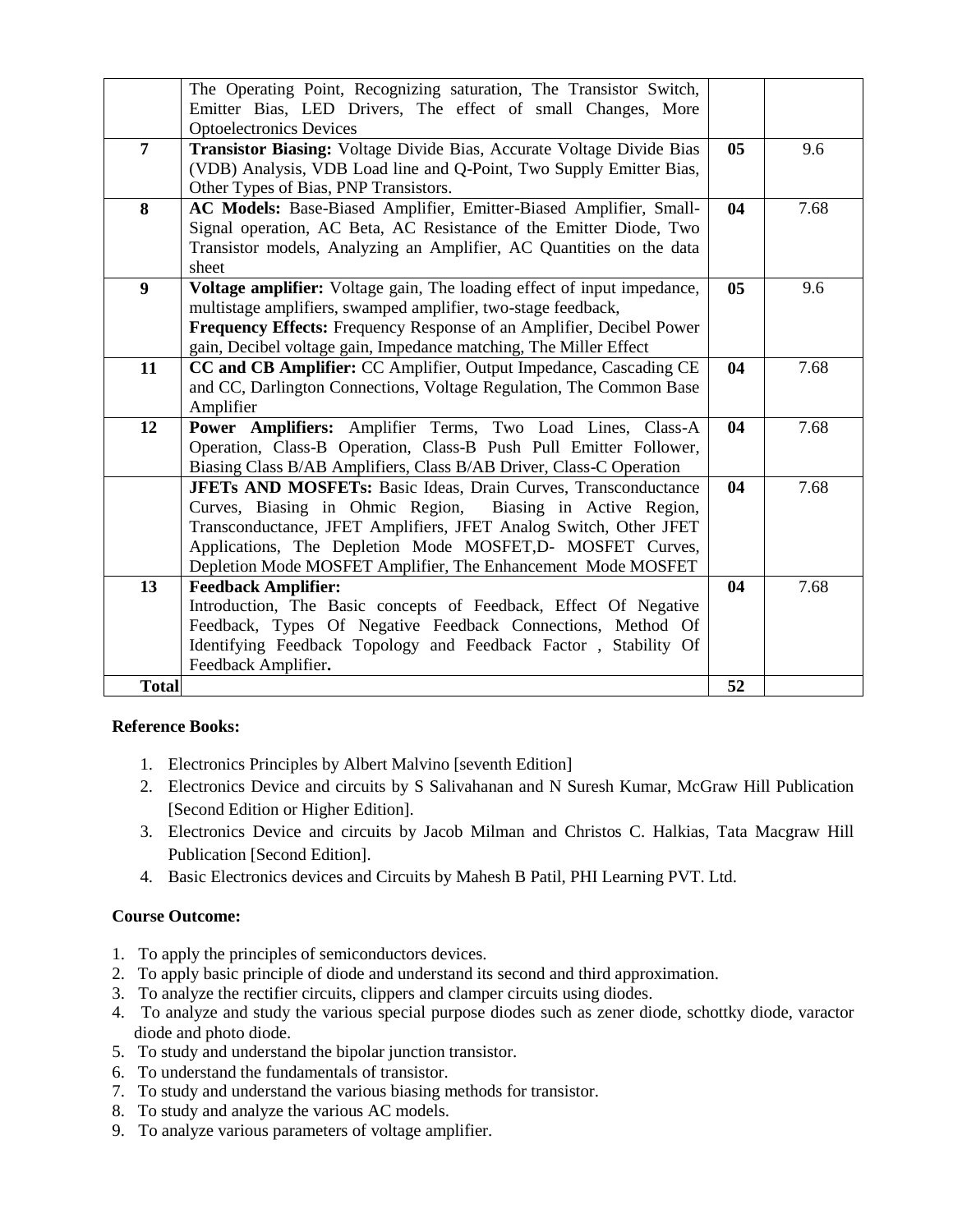- 10. To analyze the CC and CB Amplifier.
- 11. To study and understand the power amplifier.
- 12. To analyze the basic principle, operation and applications of JFET and MOSFET.
- 13. To study and understand the feedback topology of amplifier.

### **List of Experiments:**

| Sr No.         | <b>Name of the Experiment</b>                                                                       |  |  |  |
|----------------|-----------------------------------------------------------------------------------------------------|--|--|--|
| 1              | Obtain I-V characteristic of Diode.                                                                 |  |  |  |
| $\overline{2}$ | To measure ripple factor at the output of (a) Half wave rectifier with and without filter capacitor |  |  |  |
|                | (b) Full Wave rectifier with and without filter capacitor (C) Bridge rectifier with and without     |  |  |  |
|                | filter capacitor.                                                                                   |  |  |  |
| 3              | To verify performance of various Clipper circuits.                                                  |  |  |  |
| $\overline{4}$ | To verify performance of various Clamper circuits.                                                  |  |  |  |
| 5              | Obtain I-V characteristic of Zener Diode.                                                           |  |  |  |
| 6              | Obtain I-V characteristic of photo diode.                                                           |  |  |  |
| 7              | To obtain characteristic of transistor as a switch circuit.                                         |  |  |  |
| 8              | To obtain input and output characteristics and calculate gain of CE amplifier circuit.              |  |  |  |
| 9              | To obtain input and output characteristics and calculate gain of CB amplifier circuit.              |  |  |  |
| 10             | To obtain frequency response of single stage transistor amplifier.                                  |  |  |  |
| 11             | To obtain the transfer characteristics of FET.                                                      |  |  |  |
| 12             | To test the performance of negative feedback amplifier and compare gain, BW with amplifier          |  |  |  |
|                | without feedback.                                                                                   |  |  |  |
| 13             | To study the effect of (a) voltage series feedback on two stage amplifier (b) current series        |  |  |  |
|                | F/B on single stage CE amplifier.                                                                   |  |  |  |
| 14             | Determine the efficiency of push pull power amplifier                                               |  |  |  |
| 15             | Build/test transformer coupled class-A Power amplifier.                                             |  |  |  |

#### **Design based Problems (DP)/Open Ended Problem:**

- 1. Design a Half wave rectifier which has low ripple value.
- 2. Design a Full wave rectifier which has low ripple value.
- 3. Design a Full wave bridge rectifier which has low ripple value.
- 4. Design a regulated power supply using Zener diode.
- 5. Make a mini project on automatic washroom light on-off.
- 6. ON/OFF light bulb at 230V using relay and transistor as a switch.
- 7. Design a CE, CC, and CB amplifier.
- 8. Design any application using Darlington pair.
- 9. Design audio amplifier using any type of power amplifier.
- 10. Design an inverter with n-type enhancement MOSFET and draw its VTC characteristics using NgSpice.
- 11. Simulate experiments using available Electronic Design Automation Tools like Circuit maker, Tina, Multisim, Electronic work bench etc.
- 12. Seminar/Mini Project

## **Major Equipments**:

C.R.O., Function Generator, Power Supply, Multimeter, Digital Storage Oscilloscope, Experimental Trainer Kits, Bread Board, General Purpose PCB